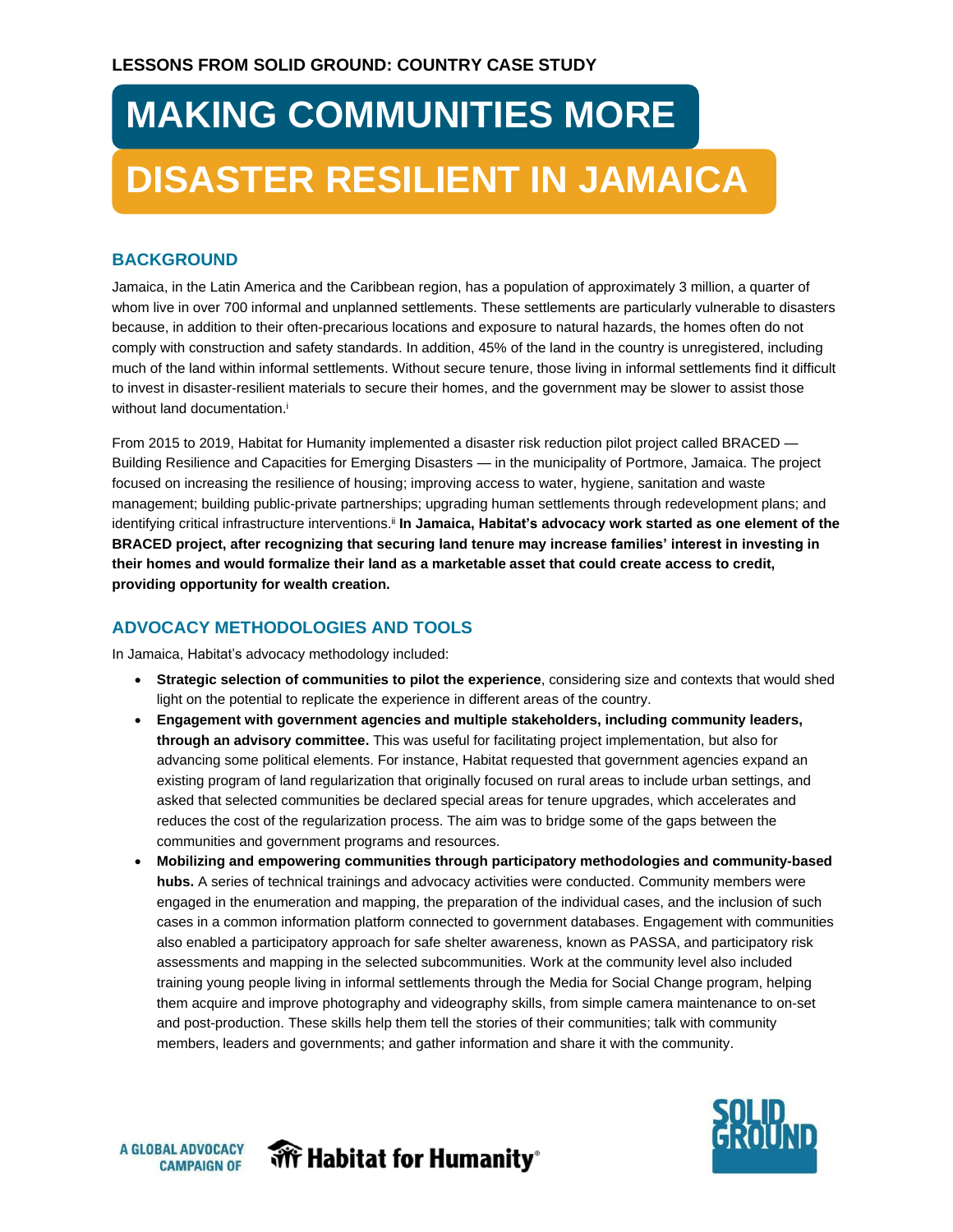- **Auditing the land where the selected informal settlements were located**, to identify the tenure status and ensure that the right stakeholders were involved.
- **Assessing the performance of the land tenure regularization system,** including process, institutions, regulations, barriers and bottlenecks, to highlight where there was room for policy improvement.
- **Exploring technological tools and systems to improve and speed up the regularization process, and to bring down the costs.** Drones were used to capture aerial imagery of the selected areas, replacing the need for expensive land surveys. A GIS information management platform called **[Territorial Information](http://mapa.suelourbano.org/frmlogin.aspx) [Management System Platform](http://mapa.suelourbano.org/frmlogin.aspx)** was created to share information among government agencies and to connect the government database with the community-based hubs.
- **Implementing a series of workshops and forums to train community members and government officials on secure tenure and disaster resilience measures.** This connected community leaders and municipal authorities to work together on improving policies and processes, particularly around complex and expensive land regularization processes.
- **Creating guides, redevelopment plans and fast-track documents** as references for community members and the project closeout handover agency — in this case, the municipal council — in addition to a **policy paper** with 11 recommendations to governments on improving disaster resilience.

## **SUCCESS, LESSONS AND IMPACT**

The BRACED project has developed a fast-track, low-cost procedure for land regularization in Jamaica's informal urban settlements. This has a major impact on these communities, enabling them to better prepare for, respond to and recover from disasters, predictable or otherwise. These efforts have directly impacted over 6,000 people, and 65,000 more people are expected to benefit indirectly.

This regularization process, including engagement with communities and governments, supported by the use of technology, can be replicated across the country and can help document the nearly 50% of the territory that is still unregistered and out of the government databases. Different national and local government agencies have shown a tremendous interest and fully supported this experience. This also can be useful in other countries, especially in the Caribbean region, when focusing on disaster risk reduction, as it helps to overcome the unwillingness of families to improve their homes and communities in terms of disaster resilience.

At the community level, the formalization of community land improves access to infrastructure investments, as the government is now able to provide public services formerly denied to informal settlements, such as water piping, electricity and drainage. Community members were trained and empowered, and now have extended roles as community advocates. They are now able to record land conflict cases in the Territorial Information Management System Platform, mediate land disputes, and advocate for the rights of each resident to benefit from these mediation processes. Young people were generally involved in the project, but once technology came into the picture, such as the use of tablets for community enumeration and a videography training through the **[BRACED Youth Media Team](https://www.youtube.com/channel/UCoq2jp9xQ65cs7KYcNPAagA)**, they were a lot more willing to engage.

Technology was also a key element in scaling up the regularization process and bringing down its costs. The drones can be used for more than one community at a time. The government agencies are sharing a common information platform, which avoids duplicating efforts to collect similar information. This platform being connected to the community hubs means that government agencies have up-to-date information from the communities, and that community members don't have to make expensive trips to the city center to follow up on their cases, improving the information ecosystem and service provision in general.



**A GLOBAL ADVOCACY CAMPAIGN OF**